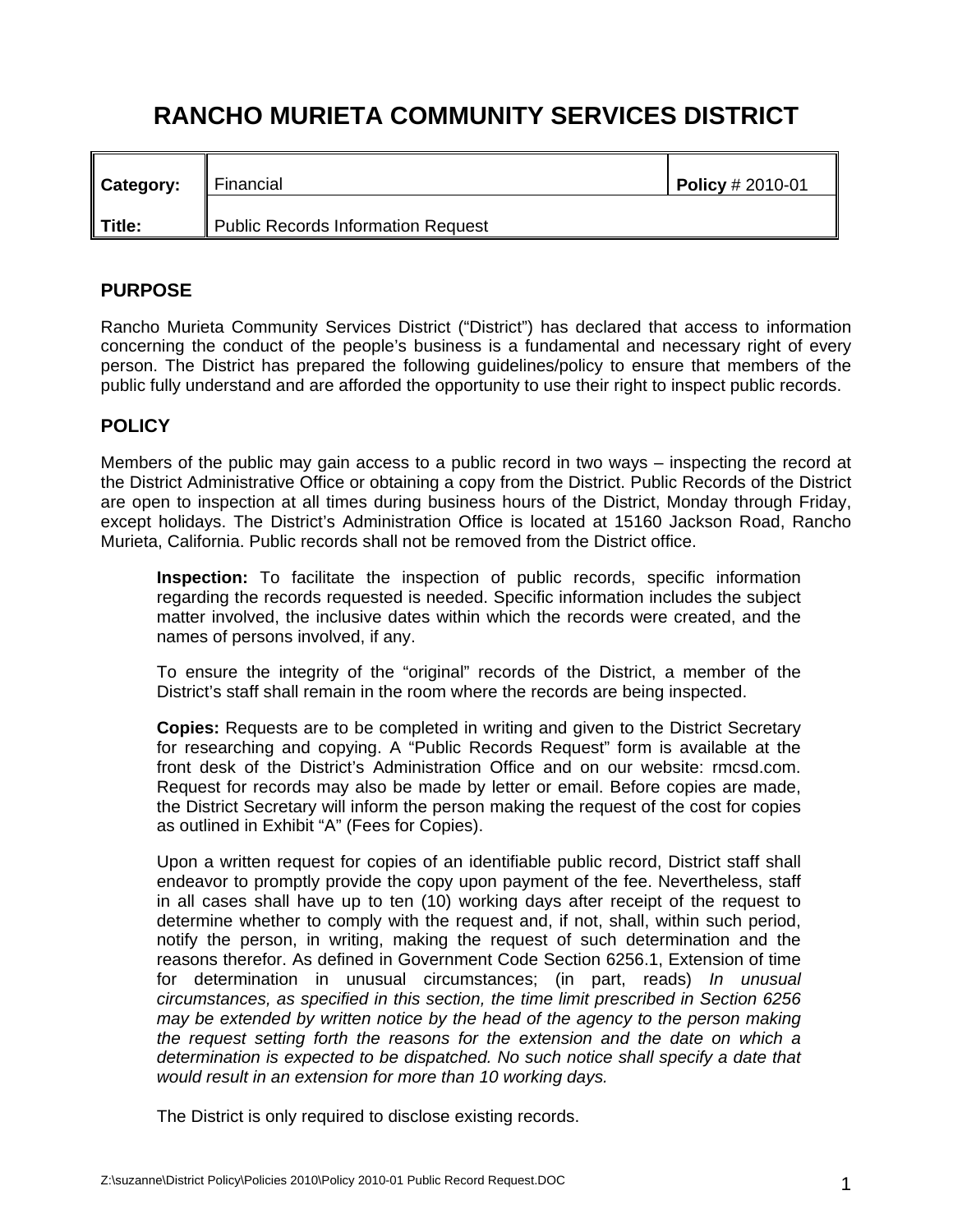#### **Audio Recordings:**

1) Copies of recordings will be made by District personnel, upon written request and prepayment of the costs of the materials.

The documents set forth below include but are not limited to and are illustrative of the categories of documents, which are not subject to inspection. In all cases, the inspection of documents shall be subject to the provisions of the Public Records Act, Government Code Section 6250, et.seq.

#### **§ 6254. Exemption of particular records**

 Except as provided in Section 6254.7, nothing in this chapter shall be construed to require disclosure of records that are any of the following: (Refer to Government Code § 6254. for full text).

- a) Preliminary drafts, notes, or interagency, or intra-agency memoranda which are not retained by the District in the ordinary course of business, provided that the public interest in withholding those records clearly outweighs the public interest in disclosure.
- b) Records pertaining to pending litigation to which the District is a party, or to claims made pursuant to Division 3.6 of the Government Code (commencing with Government Code Section 810), until the pending litigation or claim has been fully adjudicated or otherwise settled.
- c) Personnel, medical, or similar files, the disclosure of which would constitute an unwarranted invasion of personal privacy.
- d) Test questions, scoring keys, and other examination data used to administer a licensing examination, examination for employment, or academic examination.
- e) The contents of real estate appraisals or engineering feasibility estimates and evaluations made for or by the District relative to the acquisition of property, or to prospective public supply and construction contracts, until all of the property has been acquired or all of the contract agreement obtained. However, the law of eminent domain shall not be affected by this provision.
- f) Information required from any taxpayer in connection with the collection of local taxes which is received in confidence and the disclosure of the information to the persons would result in unfair competitive disadvantage to the person supplying the information.
- g) Records the disclosure of which is exempted or prohibited pursuant to provisions of federal or state law, including, but not limited to, provisions of the Evidence Code relating to privilege.
- h) Facility security measures and critical information regarding facilities and their operation.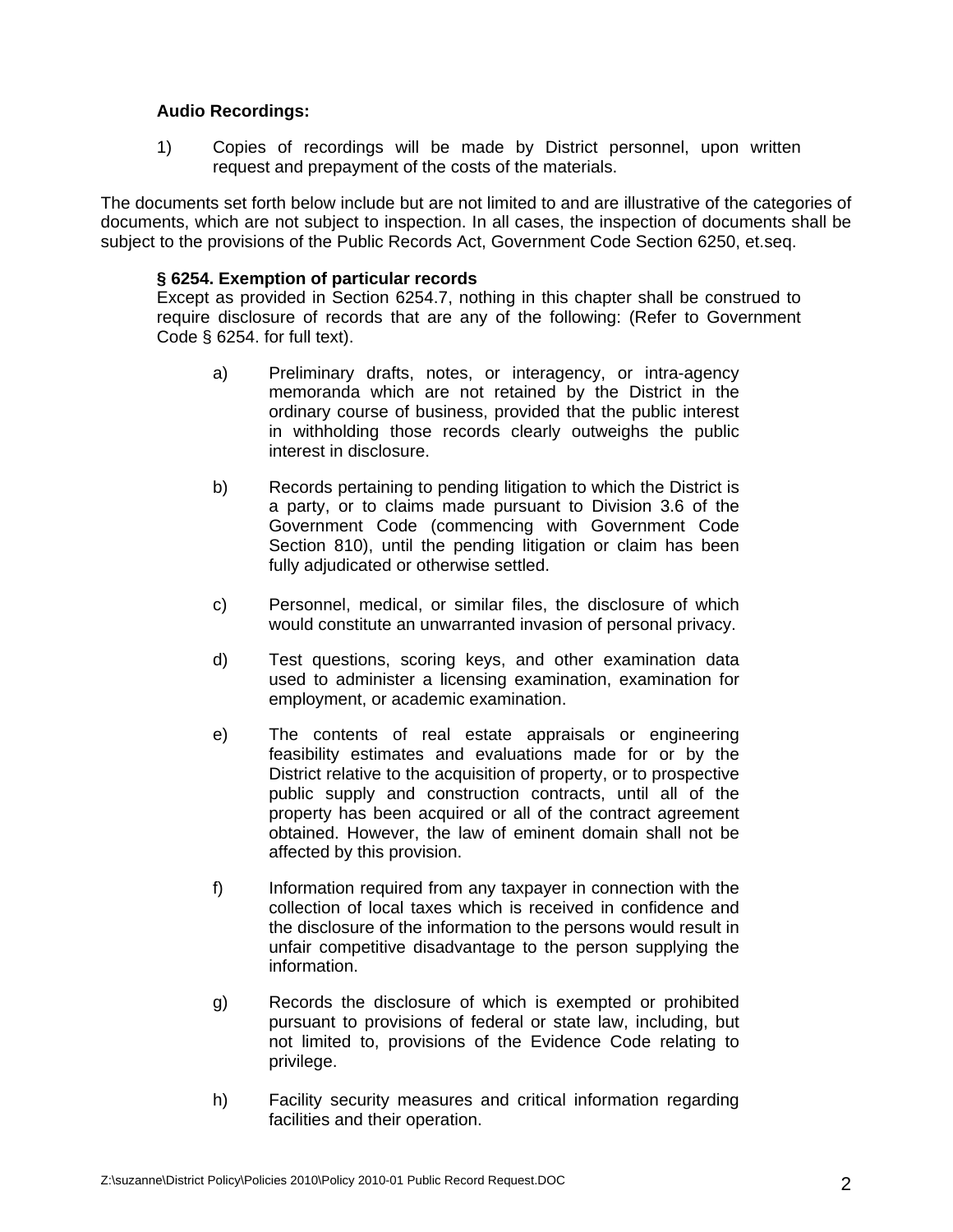The District is also under no obligation to provide the following:

- a) Customer account data other than that of requesting party.
- b) Provide or create records and information that may be created in the future.
- c) Prepare summaries of information, calculations or analysis of information.
- d) The District is not required to respond to a request for information in the manner in which the requester asks for the information to be provided.

Whenever the District asserts that a requested document is exempt from disclosure, the District shall justify the claimed exemption by providing a written statement citing either the specific exemption involved or those facts that indicate the public is best served by claiming the exemption.

The Public Records Act, Chapter 3.5, Division 7 of the Government Code, provides judicial relief for persons seeking to enforce their right to inspect public records.

Pursuant to the Government Code, "Public Records" include any writings containing information prepared, owned, used or retained by the District and relating to the conduct of the public's business.

"Writing" for purposes of public access may be handwriting, typewriting, printing, photostats, photography, and every other means of recording upon any form of communication or representation: including letters, words, pictures, or any combination thereof; and all papers, maps, magnetic or paper types, photographic films and prints, and other documents.

A requestor who asks for electronic versions of documents should be provided with such documents if they are held in an electronic format. The District is not required to create an electronic version of a document.